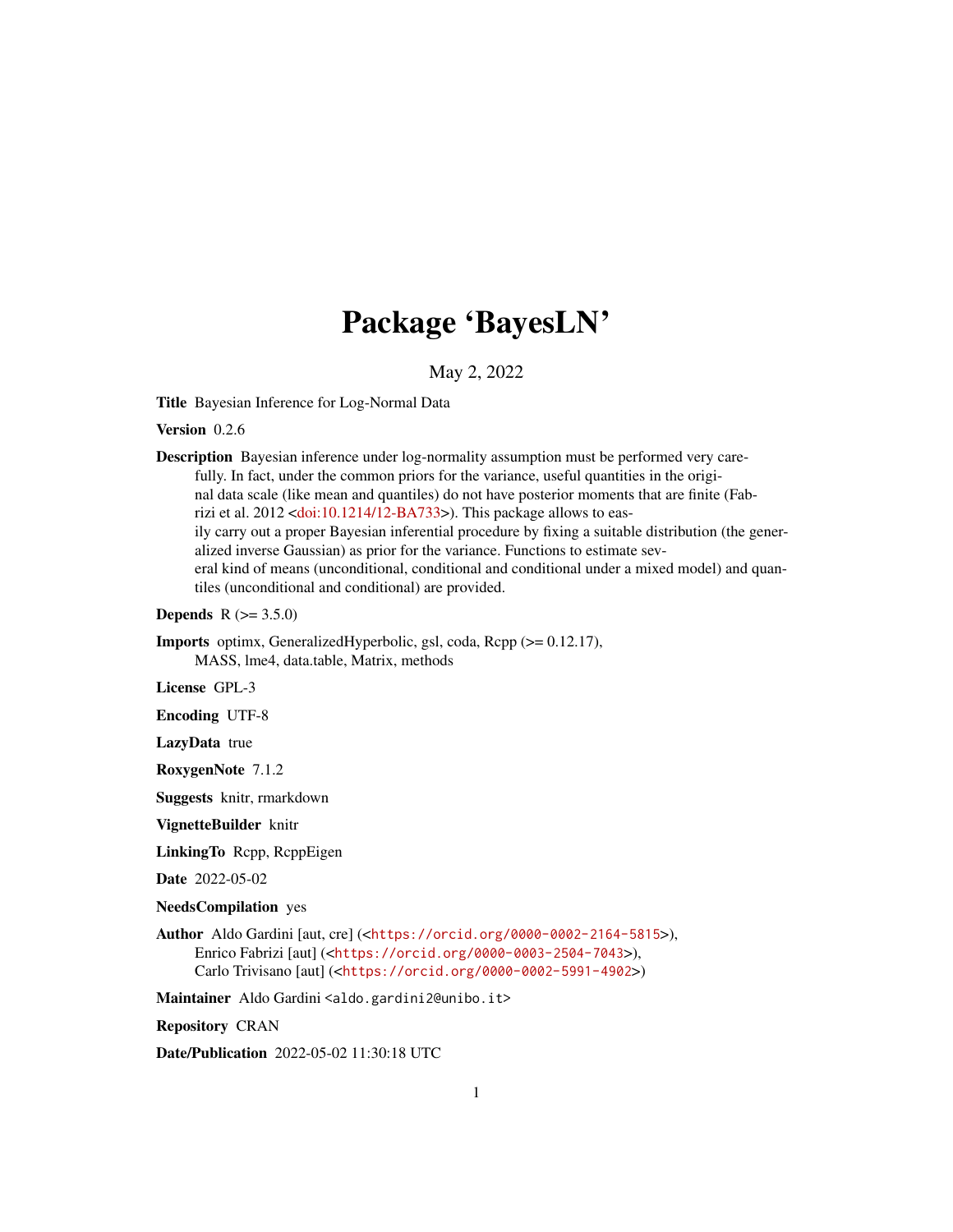#### <span id="page-1-0"></span> $2 \angle$

# R topics documented:

| LN hier existence $\ldots \ldots \ldots \ldots \ldots \ldots \ldots \ldots \ldots \ldots \ldots$ |  |
|--------------------------------------------------------------------------------------------------|--|
|                                                                                                  |  |
|                                                                                                  |  |
|                                                                                                  |  |
|                                                                                                  |  |
|                                                                                                  |  |
|                                                                                                  |  |
|                                                                                                  |  |
|                                                                                                  |  |
|                                                                                                  |  |

#### **Index** 2008 **[19](#page-18-0)99**

EPA09 *Chrysene concentration data*

# Description

Vector of 8 observations of chrysene concentration (ppb) found in water samples.

# Usage

EPA09

# Format

Numeric vector.

#### Source

USEPA. *Statistical analysis of groundwater monitoring data at rcra facilities: Unifed guidance.* Technical report, Office of Resource Conservation and Recovery, Program Implementation and Information Division, U.S. Environmental Protection Agency, Washington, D.C. (2009).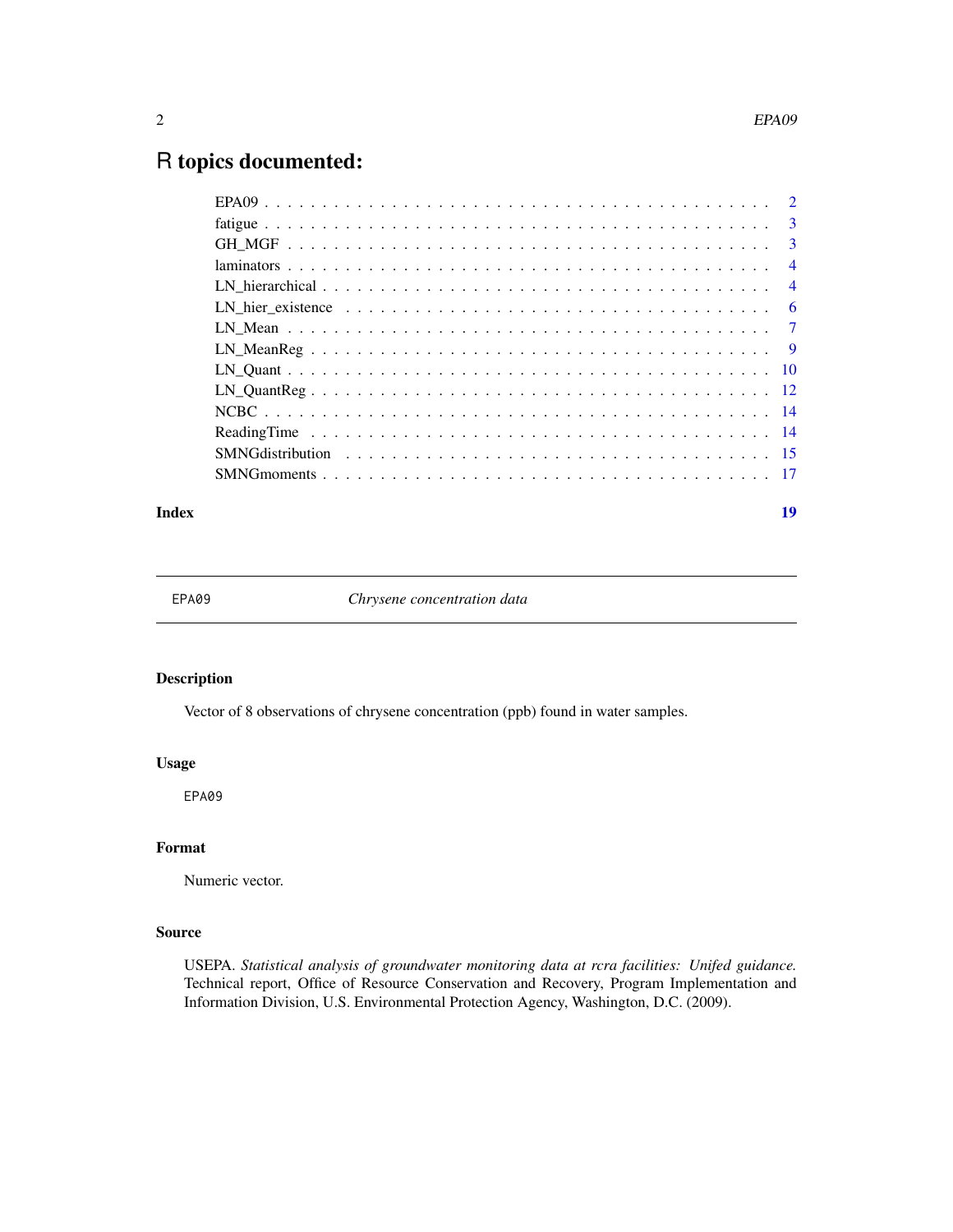<span id="page-2-0"></span>

# Description

Data frame of 22 observations in 2 variables

#### Usage

fatigue

# Format

Dataframe with variables:

stress: stress factor.

cycle: number of test cycles.

# Source

Upadhyay, S. K., and M. Peshwani. *Posterior analysis of lognormal regression models using the Gibbs sampler.* Statistical Papers 49.1 (2008): 59-85.

GH\_MGF *GH Moment Generating Function*

# Description

Function that implements the moment generating function of the Generalized Hyperbolyc (GH) distribution.

#### Usage

 $GH_MGF(r, mu = 0, delta, alpha, lambda, beta = 0)$ 

| r      | Coefficient of the MGF. Can be viewd also as the order of the log-GH moments. |
|--------|-------------------------------------------------------------------------------|
| mu     | Location parameter, default set to 0.                                         |
| delta  | Concentration parameter, must be positive.                                    |
| alpha  | Tail parameter, must be positive and greater than the modulus of beta.        |
| lambda | Shape parameter.                                                              |
| beta   | Skewness parameter, default set to 0 (symmetric case).                        |
|        |                                                                               |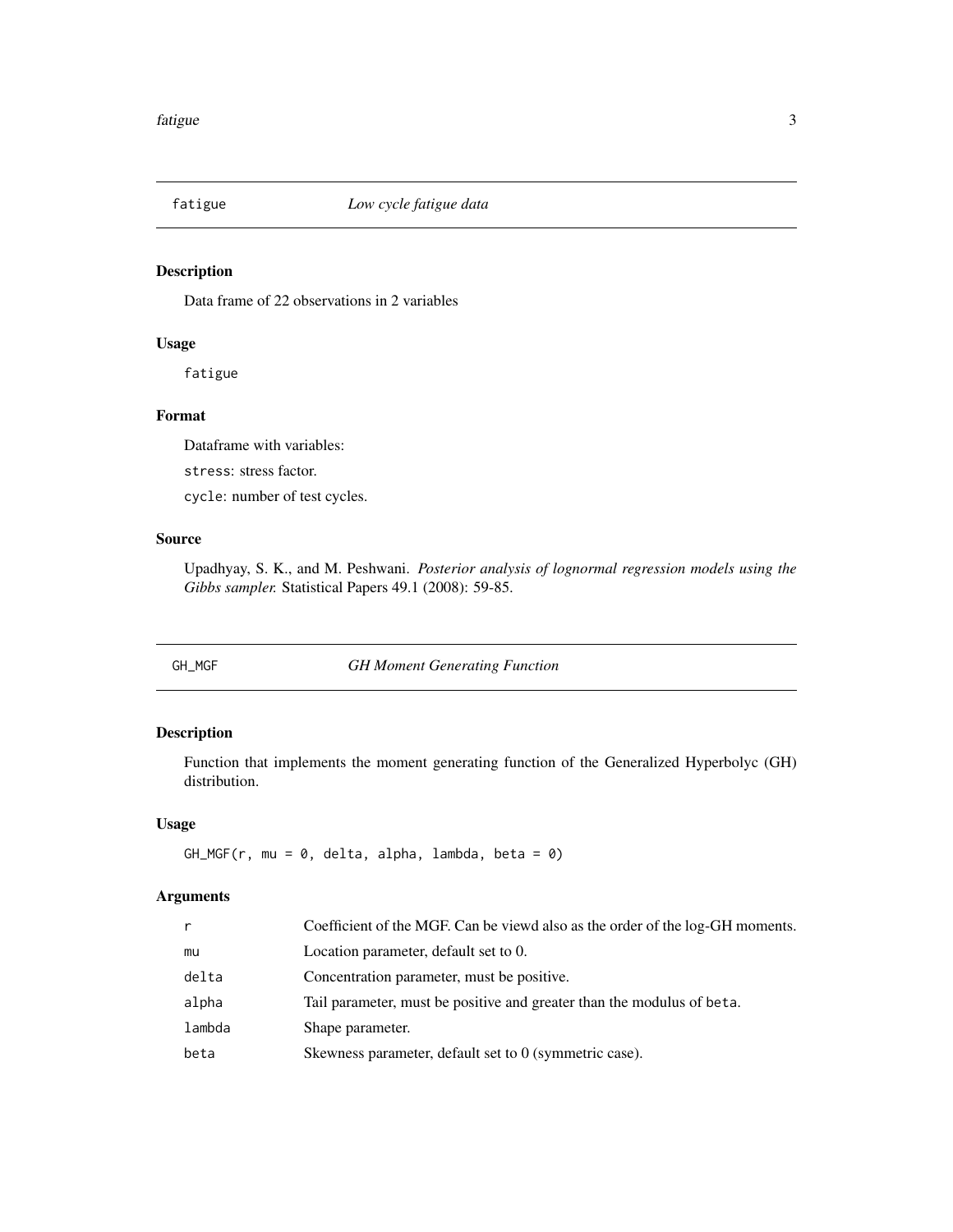<span id="page-3-0"></span>This function allows to evaluate the moment generating function of the GH distribution in the point r. It is defined only for points that are lower than the value of  $\gamma$ , that is defined as:  $\gamma^2 = \alpha^2 - \beta^2$ . For integer values of r, it could also be considered as the *r*-th raw moment of the log-GH distribution.

laminators *Laminators*

#### Description

Data frame of 39 observations in 2 variables.

#### Usage

laminators

## Format

Dataframe with variables:

Worker: label of the measured worker.

log\_Y: logarithm of the measured Styrene concentration.

#### Source

R. H. Lyles, L. L. Kupper, and S. M. Rappaport. *Assessing regulatory compliance of occupational exposures via the balanced one-way random effects ANOVA model* Journal of Agricultural, Biological, and Environmental Statistics (1997).

LN\_hierarchical *Bayesian estimation of a log - normal hierarchical model*

# Description

Function that estimates a log-normal linear mixed model with GIG priors on the variance components, in order to assure the existence of the posterior moments of key functionals in the original data scale like conditioned means or the posterior predictive distribution.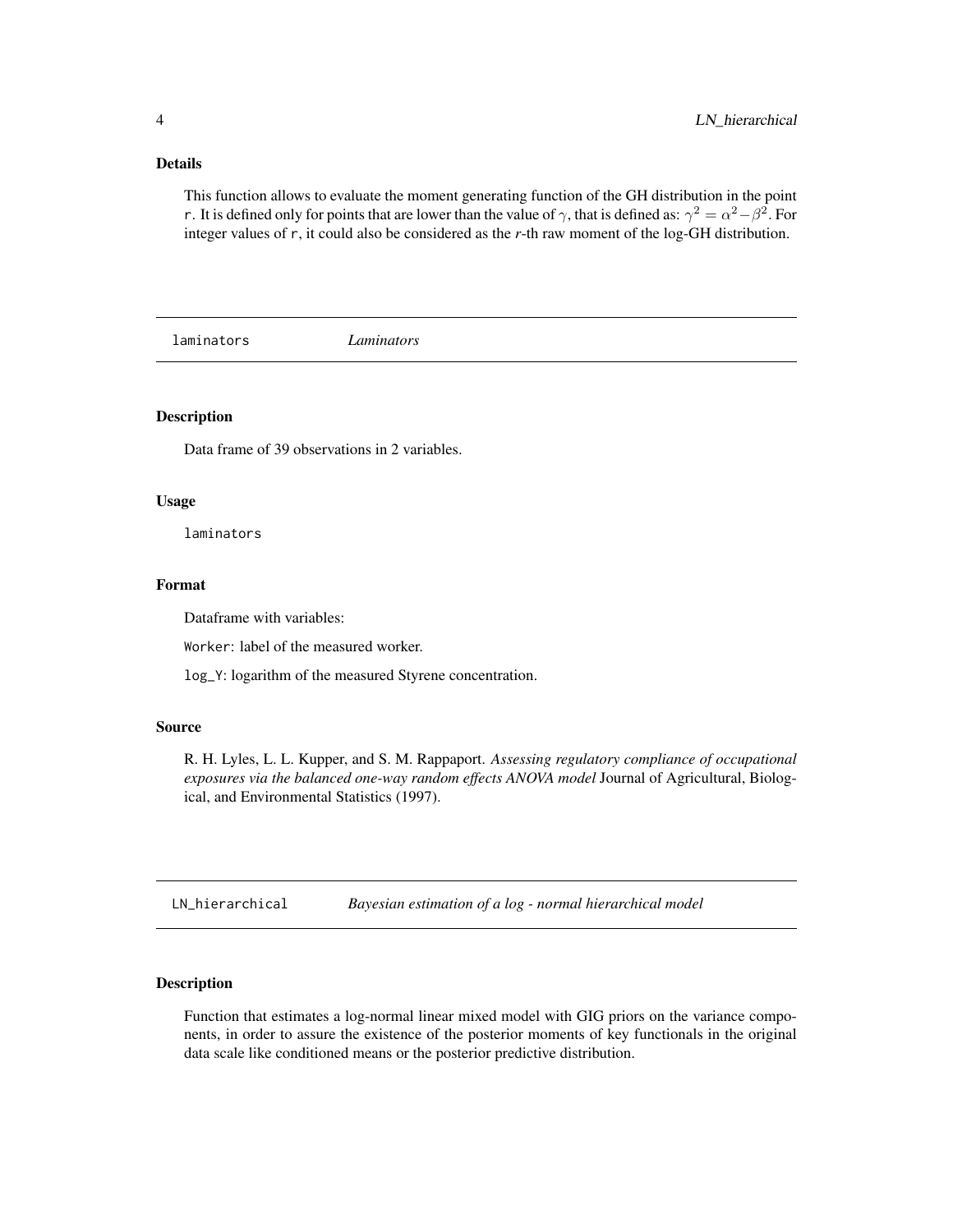# <span id="page-4-0"></span>LN\_hierarchical 5

# Usage

```
LN_hierarchical(
  formula_lme,
  data_lme,
  y_transf = TRUE,
  functional = c("Subject", "Marginal", "PostPredictive"),
  data_pred = NULL,
  order_moment = 2,
  nsamp = 10000,
  par_tau = NULL,
  par_sigma = NULL,
  var_pri_beta = 10000,
  inits = list(NULL),
  verbose = TRUE,
  burnin = 0.1 * nsamp,
  n_{th}in = 1
\mathcal{L}
```

| formula_lme  | A two-sided linear formula object describing both the fixed-effects and random-<br>effects part of the model is required. For details see lmer.                                                |
|--------------|------------------------------------------------------------------------------------------------------------------------------------------------------------------------------------------------|
| data_lme     | Optional data frame containing the variables named in formula_lme.                                                                                                                             |
| y_transf     | Logical. If TRUE, the response variable is assumed already as log-transformed.                                                                                                                 |
| functional   | Functionals of interest: "Subject" for subject-specific conditional mean, "Marginal"<br>for the overall expectation and "PostPredictive" for the posterior predictive<br>distribution.         |
| data_pred    | Data frame with the covariate patterns of interest for prediction. All the covari-<br>ates present in the data_lme object must be included. If NULL the design matrix<br>of the model is used. |
| order_moment | Order of the posterior moments that are required to be finite.                                                                                                                                 |
| nsamp        | Number of Monte Carlo iterations.                                                                                                                                                              |
| par_tau      | List of vectors defining the triplets of hyperparaemters for each random effect<br>variance (as many vectors as the number of specified random effects variances).                             |
| par_sigma    | Vector containing the tiplet of hyperparameters for the prior of the data variance.                                                                                                            |
| var_pri_beta | Prior variance for the model coefficients.                                                                                                                                                     |
| inits        | List of object for initializing the chains. Objects with compatible dimensions<br>must be named with beta, sigma2 and tau2.                                                                    |
| verbose      | Logical. If FALSE, the messages from the Gibbs sampler are not shown.                                                                                                                          |
| burnin       | Number of iterations to consider as burn-in.                                                                                                                                                   |
| n_thin       | Number of thinning observations.                                                                                                                                                               |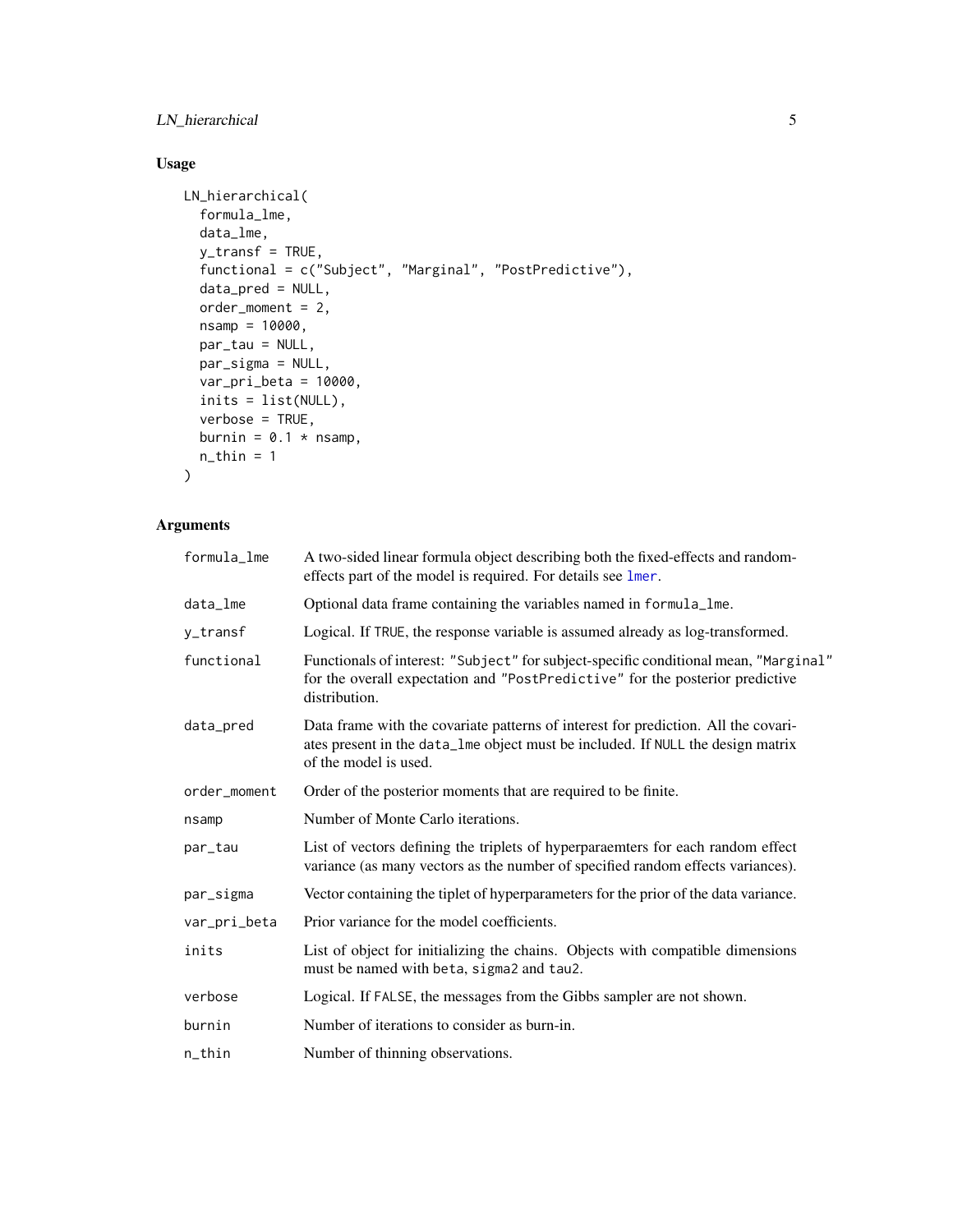<span id="page-5-0"></span>The function allows to estimate a log-normal linear mixed model through a Gibbs sampler. The model equation is specified as in [lmer](#page-0-0) model and the target functionals to estimate need to be declared. A weakly informative prior setting is automatically assumed, always keeping the finiteness of the posterior moments of the target functionals.

#### Value

The output list provided is composed of three parts. The object \$par\_prior contains the parameters fixed for the variance components priors. The object \$samples contains the posterior samples for all the paramters. They are returned as a [mcmc](#page-0-0) object and they can be analysed trough the functions contained in the coda package in order to check for the convergence of the algorithm. Finally, in \$summaries an overview of the posteriors of the model parameters and of the target functionals is provided.

# Examples

```
library(BayesLN)
# Load the dataset included in the package
data("laminators")
data_pred_new <- data.frame(Worker = unique(laminators$Worker))
Mod_est<-LN_hierarchical(formula_lme = log_Y~(1|Worker),
                         data_lme = laminators,
                         data_pred = data_pred_new,
                         functional = c("Subject","Marginal"),
                         order_moment = 2, nsamp = 50000, burnin = 10000)
```

| LN_hier_existence | Numerical evaluation of the log-normal conditioned means posterior |
|-------------------|--------------------------------------------------------------------|
|                   | moments                                                            |

# Description

Function that evaluates the existence conditions for moments of useful quantities in the original data scale when a log-normal linear mixed model is estimated.

#### Usage

 $LN\_hier\_existence(X, Z, Xtilde, order\_moment = 2, s = 1, m = NULL)$ 

|        | Design matrix for fixed effects.                      |
|--------|-------------------------------------------------------|
|        | Design matrix for random effects.                     |
| Xtilde | Covariate patterns used for the leverage computation. |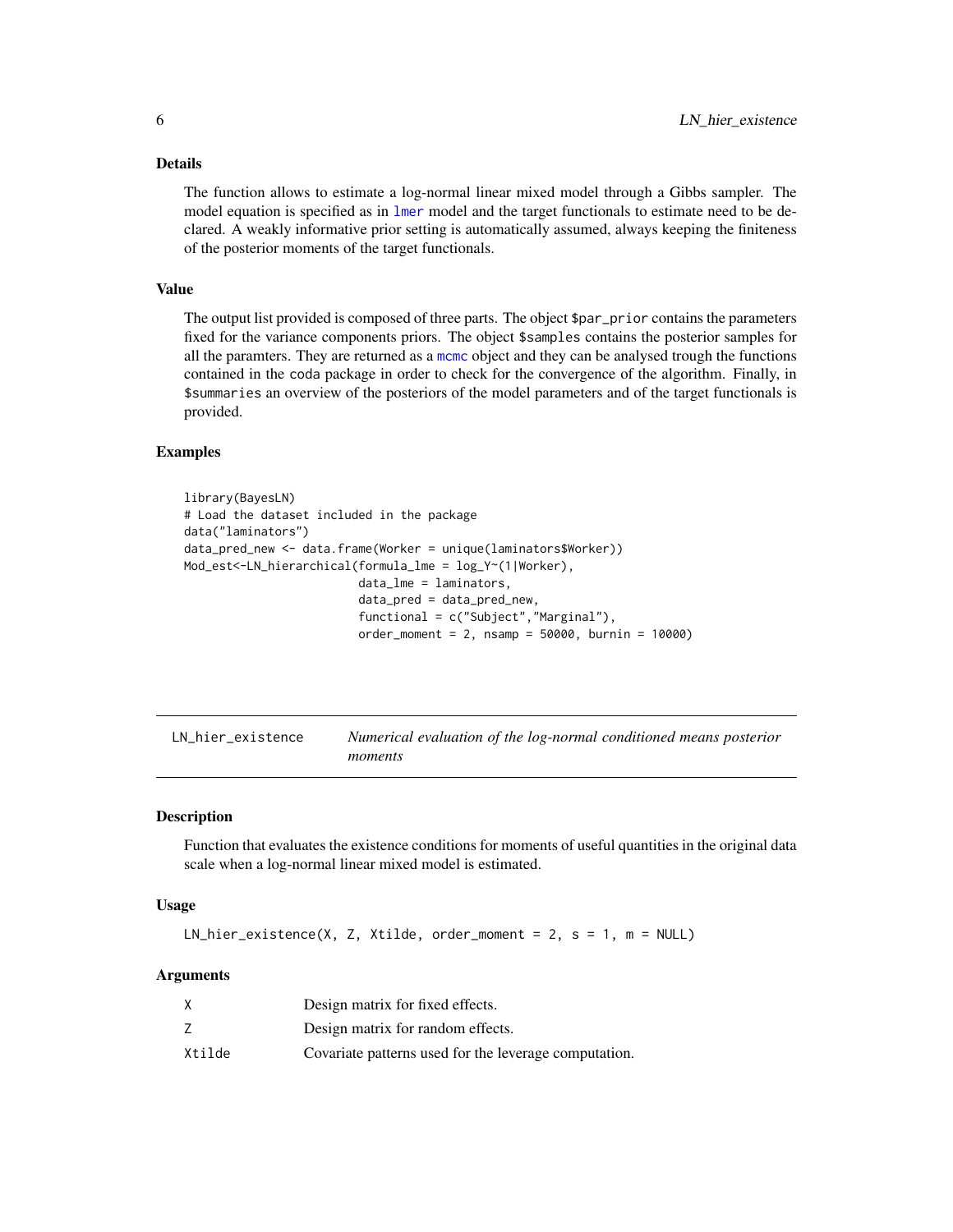<span id="page-6-0"></span>

|    | order_moment Order of the posterior moments required to be finite.                            |
|----|-----------------------------------------------------------------------------------------------|
| S. | Number of variances of the random effects.                                                    |
|    | Vector of size $\mathfrak s$ (if s>1) that indicates the dimensions of the random effect vec- |
|    | tors.                                                                                         |

This function computes the existence conditions for the moments up to order fixed by order\_moment of the log-normal linear mixed model specified by the design matrices X and Z. It considers the prediction based on multiple covariate patterns stored in the rows of the Xtilde matrix.

#### Value

Both the values of the factors determining the existence condition and the values of the gamma parameters for the different variance components are provided.

<span id="page-6-1"></span>LN\_Mean *Bayesian Estimate of the Log-normal Mean*

#### Description

This function produces a Bayesian estimate of the log-normal mean, assuming a GIG prior for the variance and an improper flat prior for the mean in the log scale.

#### Usage

```
LN_Mean(
  x,
 method = "weak_inf",
  x_t transf = TRUE,
 CI = TRUE,alpha_CI = 0.05,
  type_CI = "two-sided",
  nrep = 1e+05\lambda
```

| x        | Vector containing the sample.                                                                                                                                                                                             |
|----------|---------------------------------------------------------------------------------------------------------------------------------------------------------------------------------------------------------------------------|
| method   | String that indicates the prior setting to adopt. Choosing "weak_inf" a weakly<br>informative prior setting is adopted, whereas selecting "optimal" the hyperpa-<br>rameters are aimed at minimizing the frequentist MSE. |
| x_transf | Logical. If TRUE, the x vector is assumed already log-transformed.                                                                                                                                                        |
| СI       | Logical. With the default choice TRUE, the posterior credibility interval is com-<br>puted.                                                                                                                               |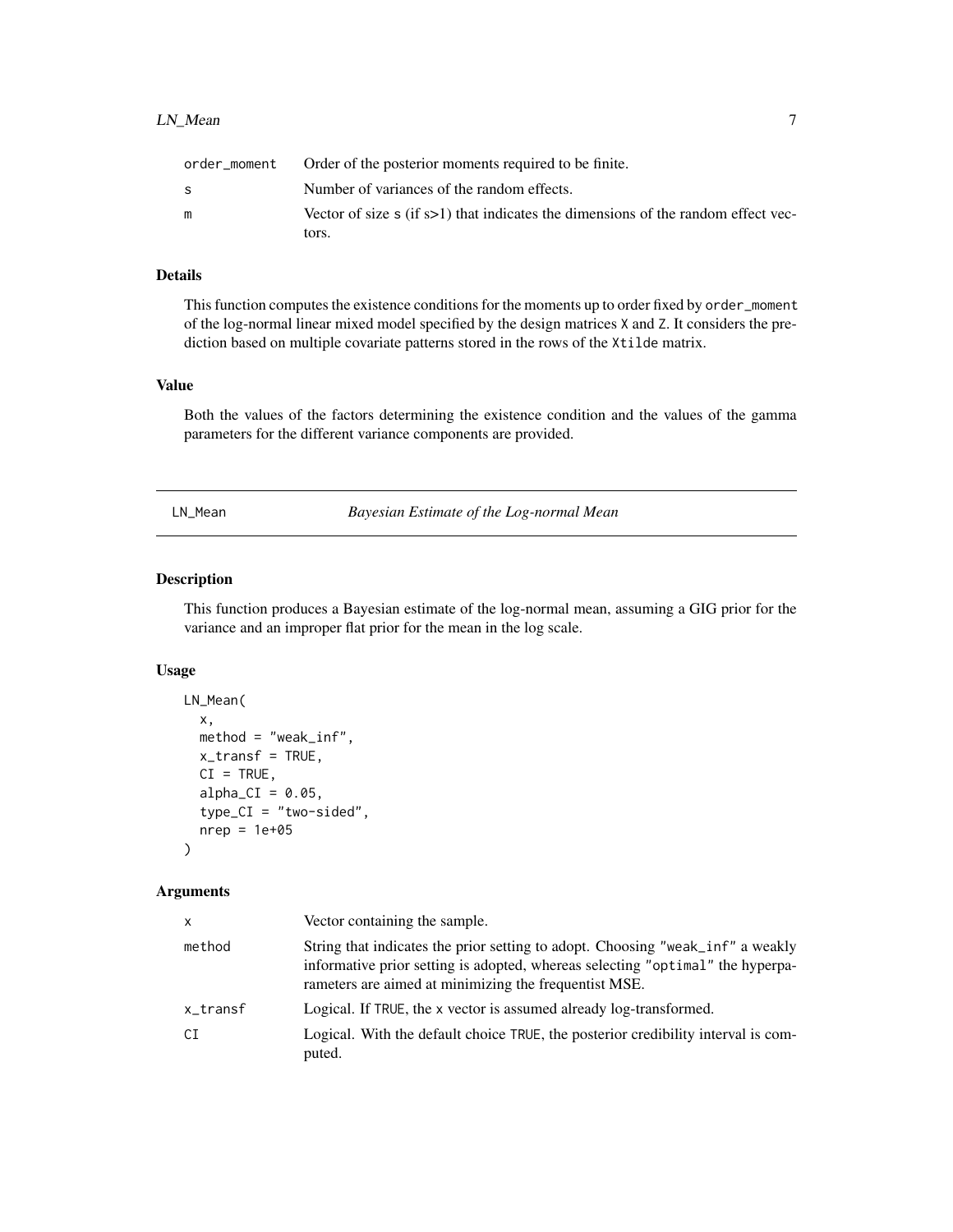| $alpha_CI$ | Level of alpha that determines the credibility (1-alpha_CI) of the posterior in-<br>terval.                                                                                                                             |
|------------|-------------------------------------------------------------------------------------------------------------------------------------------------------------------------------------------------------------------------|
| type_CI    | String that indicates the type of interval to compute: "two-sided" (default),<br>"UCL" (i.e. Upper Credible Limit) for upper one-sided intervals or "LCL" (i.e.<br>Lower Credible Limit) for lower one-sided intervals. |
| nrep       | Number of simulations for the computation of the credible intervals.                                                                                                                                                    |

Summarizing the posterior mean of the log-normal expectation might be delicate since several common priors used for the variance do not produces posteriors with finite moments. The proposal by Fabrizi and Trivisano (2012) of adopting a generalized inverse Gaussian (GIG) prior for the variance in the log scale  $\sigma^2$  has been implemented. Moreover, they discussed how to specify the hyperparameters according to two different aims.

Firstly, a weakly informative prior allowed to produce posterior credible intervals with good frequentist properties, whereas a prior aimed at minimizing the point estimator MSE was proposed too. The choice between the two priors can be made through the argument method.

The point estimates are exact values, whereas the credible intervals are provided through simulations from the posterior distribution.

#### Value

The function returns a list which includes the prior and posterior parameters, the point estimate of the log-normal mean that consists in the mean of the posterior distribution of the functional  $\exp{\{\mu + \sigma^2/2\}}$  and the posterior variance.

#### Source

Fabrizi, E., & Trivisano, C. *Bayesian estimation of log-normal means with finite quadratic expected loss*. Bayesian Analysis, 7(4), 975-996. (2012).

#### Examples

```
# Load data
data("NCBC")
# Optimal point estimator
LN_Mean(x = NCBC$al, x_transform = FALSE, method = "optimal", CI = FALSE)# Weakly informative prior and interval estimation
LN_Mean(x = NCBC$al, x_transform = FALSE, type_CI = "UCL")
```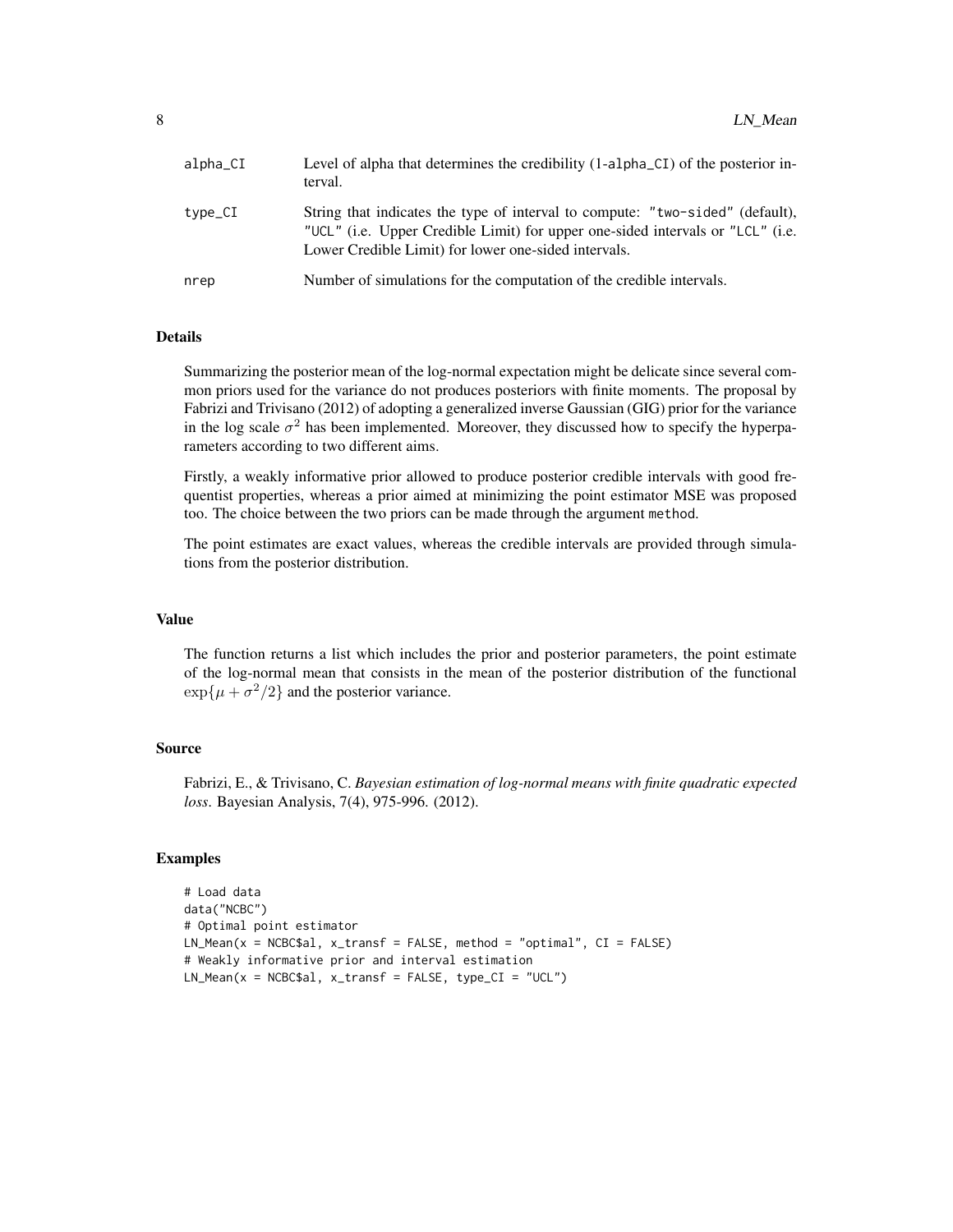<span id="page-8-0"></span>

# Description

This function produces a bayesian estimate of the conditional log-normal mean assuming a GIG prior for the variance and an improper prior for the regression coefficients of the linear regression in the log scale.

# Usage

```
LN_MeanReg(
  y,
  X,
 Xtilde,
 method = "weak_inf",
 y_transf = TRUE,
 h = NULL,CI = TRUE,alpha_CI = 0.05,
  type_CI = "two-sided",
  nrep = 1e+05\mathcal{L}
```

| У        | Vector of observations of the response variable.                                                                                                                                                                          |
|----------|---------------------------------------------------------------------------------------------------------------------------------------------------------------------------------------------------------------------------|
| X        | Design matrix.                                                                                                                                                                                                            |
| Xtilde   | Matrix of covariate patterns for which an estimate is required.                                                                                                                                                           |
| method   | String that indicates the prior setting to adopt. Choosing "weak_inf" a weakly<br>informative prior setting is adopted, whereas selecting "optimal" the hyperpa-<br>rameters are aimed at minimizing the frequentist MSE. |
| y_transf | Logical. If TRUE, the y vector is already assumed as log-transformed.                                                                                                                                                     |
| h        | Leverage. With the default option NULL, the average leverage is used.                                                                                                                                                     |
| CI       | Logical. With the default choice TRUE, the posterior credibility interval is com-<br>puted.                                                                                                                               |
| alpha_CI | Level of alpha that determines the credibility $(1-a1pha_CI)$ of the posterior in-<br>terval.                                                                                                                             |
| type_CI  | String that indicates the type of interval to compute: "two-sided" (default),<br>"UCL" (i.e. Upper Credible Limit) for upper one-sided intervals or "LCL" (i.e.<br>Lower Credible Limit) for lower one-sided intervals.   |
| nrep     | Number of simulations.                                                                                                                                                                                                    |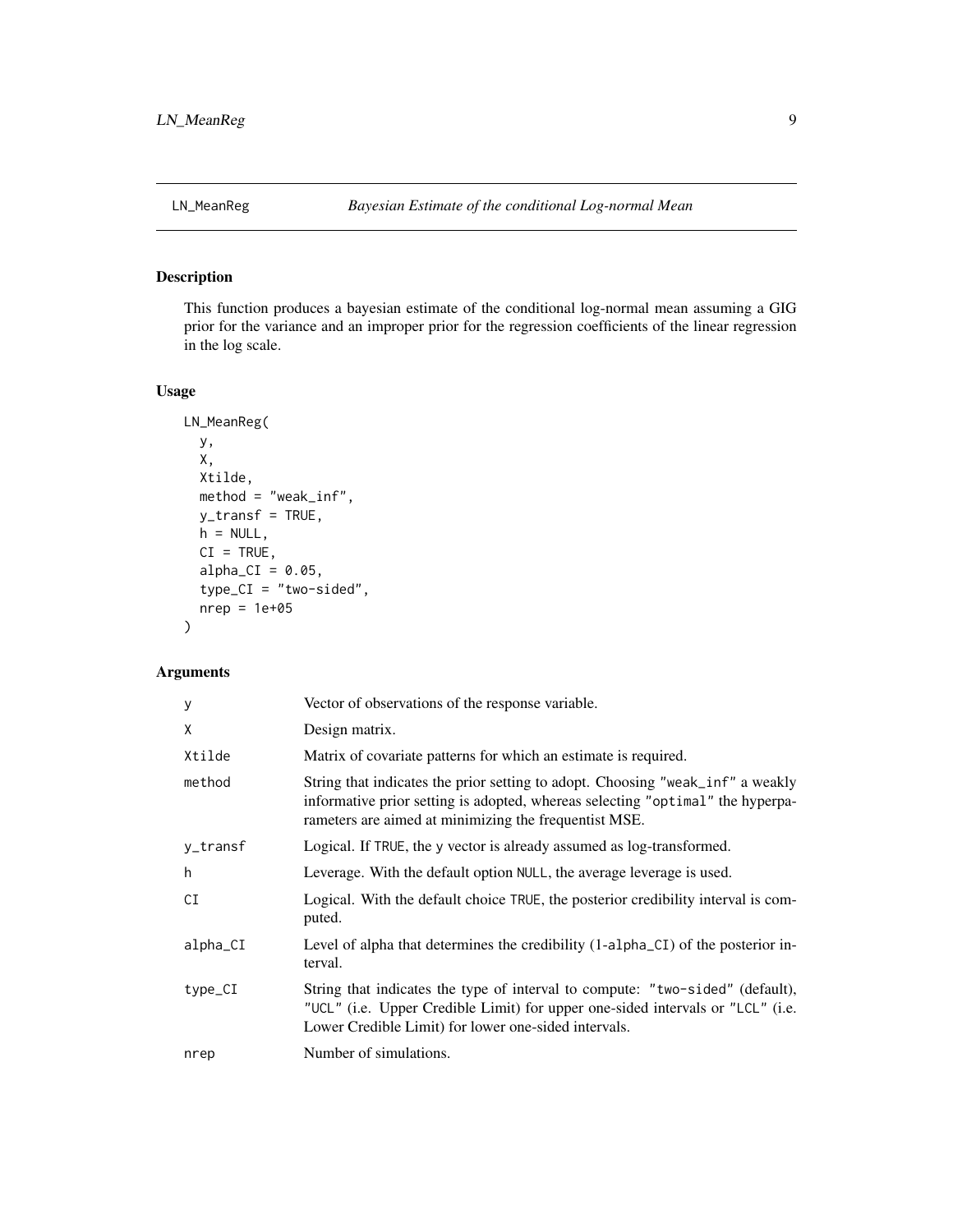<span id="page-9-0"></span>In this function the same procedure as [LN\\_Mean](#page-6-1) is implemented allowing for the inclusion of covariates. Bayesian point and interval estimates for the response variabile in the original scale are provided considering the model:  $log(y_i) = X\beta$ .

#### Value

The function returns a list including the prior and posterior parameters, the point estimate of the log-normal mean conditioned with respect to the covariate points included in Xtilde. It consists of the mean of the posterior distribution for the functional  $\exp{\{\tilde{x}_i^T\beta + \sigma^2/2\}}$  and the posterior variance.

#### Source

Fabrizi, E., & Trivisano, C. *Bayesian Conditional Mean Estimation in Log-Normal Linear Regression Models with Finite Quadratic Expected Loss.* Scandinavian Journal of Statistics, 43(4), 1064-1077. (2016).

#### Examples

```
library(BayesLN)
data("fatigue")
# Design matrices
Xtot <- cbind(1, log(fatigue$stress), log(fatigue$stress)^2)
X \leftarrow \text{Xtot}[-c(1, 13, 22), ]y <- fatigue$cycle[-c(1,13,22)]
Xtilde <- Xtot[c(1,13,22),]
#Estimation
LN\_MeanReg(y = y,X = X, Xtilde = Xtilde,
```

```
method = "weak_inf", y_transf = FALSE)
```
LN\_Quant *Bayesian estimate of the log-normal quantiles*

# Description

This function produces an estimate for the log-normal distribution quantile of fixed level quant.

#### Usage

```
LN_Quant(
  x,
  quant,
  method = "weak_inf",
```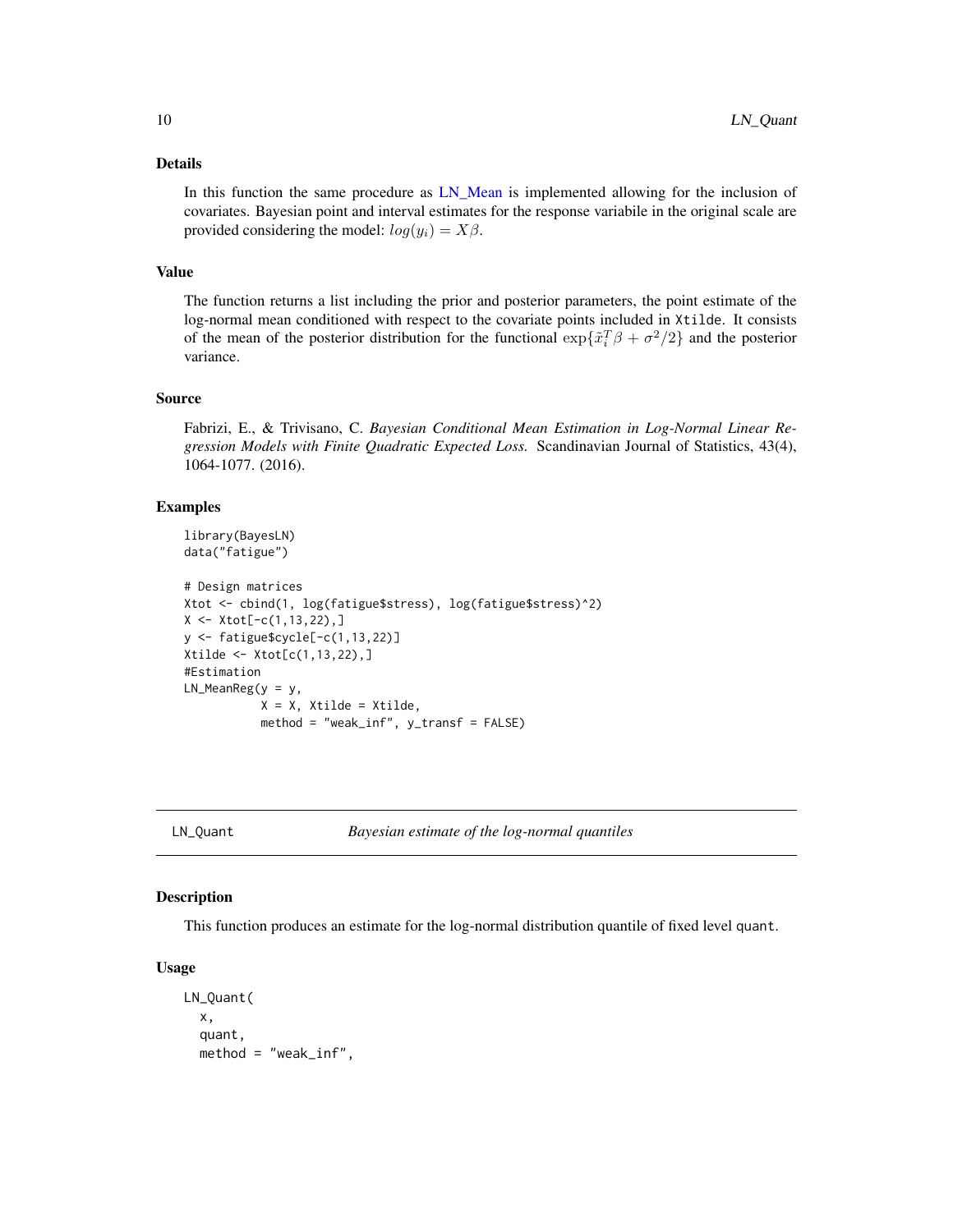# <span id="page-10-0"></span>LN\_Quant 11

```
x_transf = TRUE,
 guess_ss2 = NULL,CI = TRUE,alpha_CI = 0.05,
  type_CI = "two-sided",
 method_CI = "exact",rel\_tol\_CI = 1e-05,
 nrep_CI = 1e+06)
```
# Arguments

| X          | Vector of data used to estimate the quantile.                                                                                                                                                                                                                                  |
|------------|--------------------------------------------------------------------------------------------------------------------------------------------------------------------------------------------------------------------------------------------------------------------------------|
| quant      | Number between 0 and 1 that indicates the quantile of interest.                                                                                                                                                                                                                |
| method     | String that indicates the prior setting to adopt. Choosing "weak_inf" a weakly<br>informative prior setting is adopted, whereas selecting "optimal" the hyperpa-<br>rameters are fixed trough a numerical optimization algorithm aimed at minimiz-<br>ing the frequentist MSE. |
| x_transf   | Logical. If TRUE, the x vector is assumed already log-transformed.                                                                                                                                                                                                             |
| guess_s2   | Specification of a guess for the variance if available. If not, the sample estimate<br>is used.                                                                                                                                                                                |
| СI         | Logical. With the default choice TRUE, the posterior credibility interval is com-<br>puted.                                                                                                                                                                                    |
| alpha_CI   | Level of alpha that determines the credibility (1-alpha_CI) of the posterior in-<br>terval.                                                                                                                                                                                    |
| $type_CI$  | String that indicates the type of interval to compute: "two-sided" (default),<br>"UCL" (i.e. Upper Credible Limit) for upper one-sided intervals or "LCL" (i.e.<br>Lower Credible Limit) for lower one-sided intervals.                                                        |
| method_CI  | String that indicates if the limits should be computed through the logSMNG<br>quantile function q1SMNG (option "exact", default), or by randomly generating<br>a sample ("simulation") using the function rlSMNG.                                                              |
| rel_tol_CI | Level of relative tolerance required for the integrate procedure or for the infi-<br>nite sum. Default set to 1e-5.                                                                                                                                                            |
| nrep_CI    | Number of simulations in case of method="simulation".                                                                                                                                                                                                                          |

#### Details

The function allows to carry out Bayesian inference for the unconditional quantiles of a sample that is assumed log-normally distributed.

A generalized inverse Gaussian prior is assumed for the variance in the log scale  $\sigma^2$ , whereas a flat improper prior is assumed for the mean in the log scale  $\xi$ .

Two alternative hyperparamters setting are implemented (choice controlled by the argument method): a weakly informative proposal and an optimal one.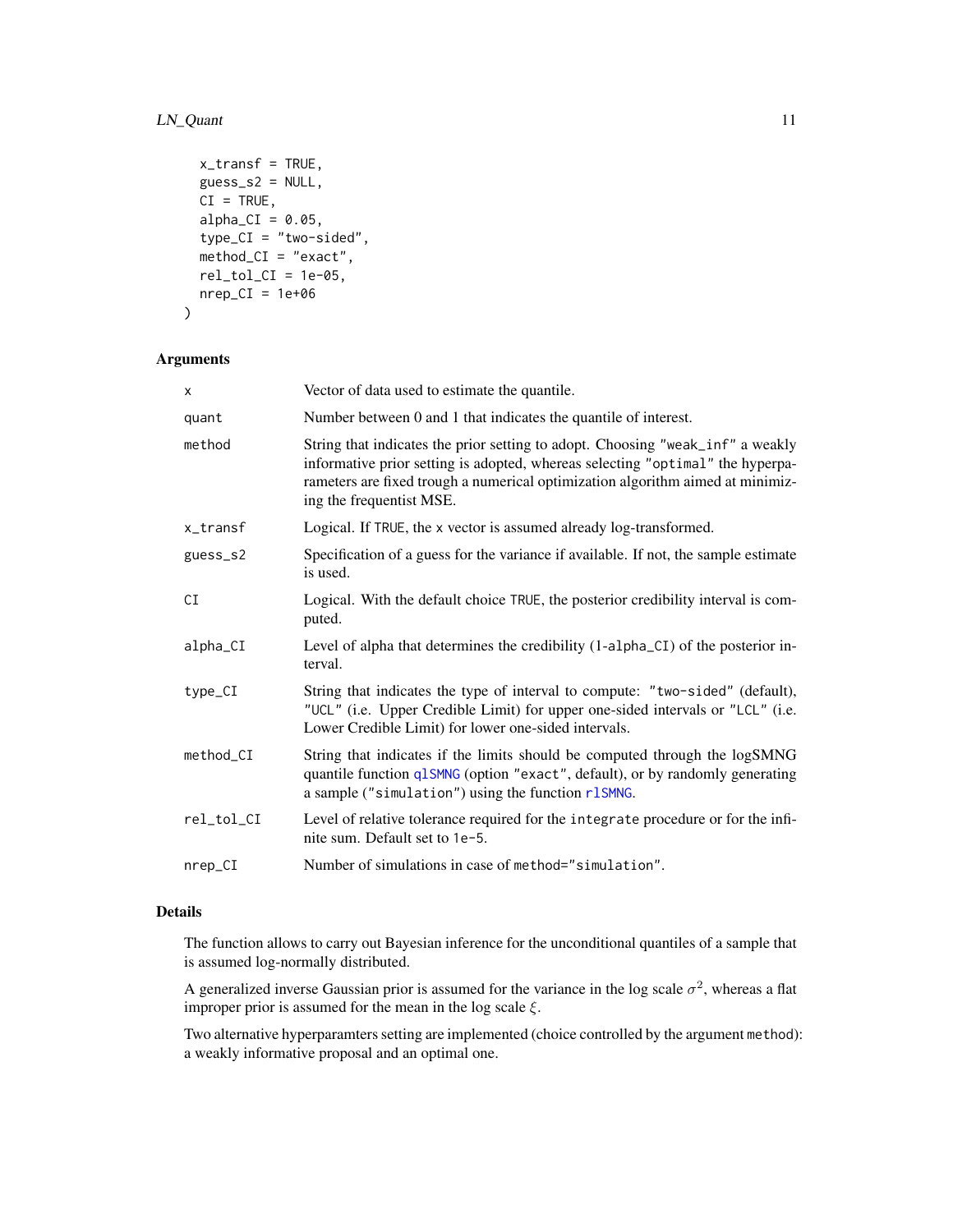#### <span id="page-11-0"></span>Value

The function returns the prior parameters and their posterior values, summary statistics of the logscale parameters and the estimate of the specified quantile: the posterior mean and variance are provided by default. Moreover, the user can control the computation of posterior intervals.

#### Source

Gardini, A., C. Trivisano, and E. Fabrizi. *Bayesian inference for quantiles of the log-normal distribution.* Biometrical Journal (2020).

#### Examples

```
library(BayesLN)
data("EPA09")
LN\_Quant(x = EPA09, x_transform = FALSE, quant = 0.95, method = "optimal", CI = FALSE)LN\_Quant(x = EPA09, x_{transf} = FALSE, quant = 0.95, method = "weak_inf",alpha_CI = 0.05, type_CI = "UCL", nrep_CI = 1e3) # increase nrep_CI
```

| LN_QuantReg |  |
|-------------|--|
|             |  |

```
Bayesian estimate of the log-normal conditioned quantiles
```
#### Description

This function produces a point estimate for the log-normal distribution quantile of fixed level quant.

#### Usage

```
LN_QuantReg(
  y,
  X,
  Xtilde,
  quant,
  method = "weak_inf",
  guess_52 = NULL,y_transf = TRUE,
  CI = TRUE,method_CI = "exact",alpha_CI = 0.05,
  type_CI = "two-sided",rel\_tol_CI = 1e-05,
  nrep_CI = 1e+05)
```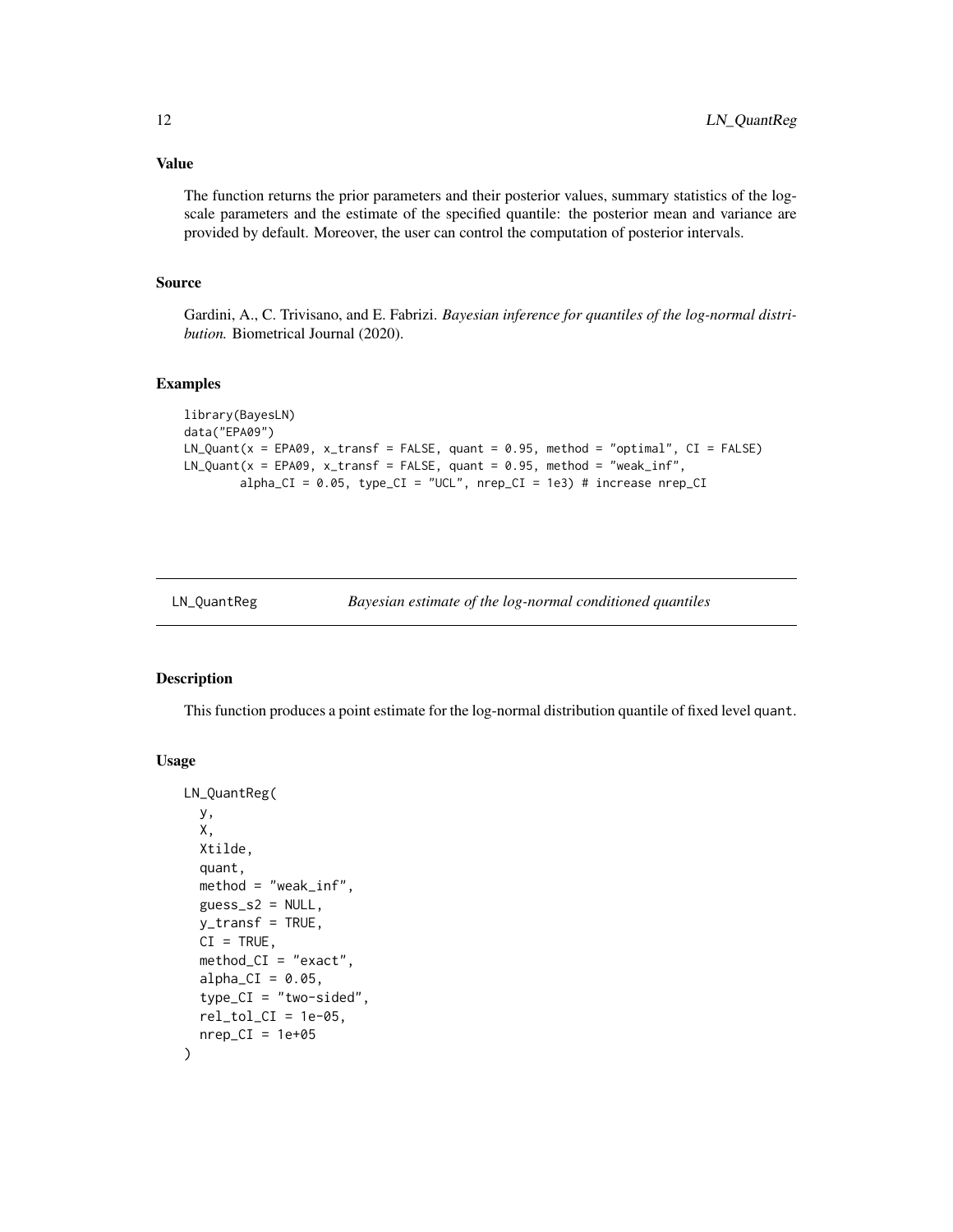# <span id="page-12-0"></span>LN\_QuantReg 13

#### Arguments

| у          | Vector of observations of the response variable.                                                                                                                                                                                                                               |
|------------|--------------------------------------------------------------------------------------------------------------------------------------------------------------------------------------------------------------------------------------------------------------------------------|
| X          | Design matrix.                                                                                                                                                                                                                                                                 |
| Xtilde     | Covariate patterns of the units to estimate.                                                                                                                                                                                                                                   |
| quant      | Number between 0 and 1 that indicates the quantile of interest.                                                                                                                                                                                                                |
| method     | String that indicates the prior setting to adopt. Choosing "weak_inf" a weakly<br>informative prior setting is adopted, whereas selecting "optimal" the hyperpa-<br>rameters are fixed trough a numerical optimization algorithm aimed at minimiz-<br>ing the frequentist MSE. |
| guess_s2   | Specification of a guess for the variance if available. If not, the sample estimate<br>is used.                                                                                                                                                                                |
| y_transf   | Logical. If TRUE, the y vector is assumed already log-transformed.                                                                                                                                                                                                             |
| СI         | Logical. With the default choice TRUE, the posterior credibility interval is com-<br>puted.                                                                                                                                                                                    |
| method_CI  | String that indicates if the limits should be computed through the logSMNG<br>quantile function q1SMNG (option "exact", default), or by randomly generating<br>("simulation") using the function rlSMNG.                                                                       |
| alpha_CI   | Level of credibility of the posterior interval.                                                                                                                                                                                                                                |
| type_CI    | String that indicates the type of interval to compute: "two-sided" (default),<br>"UCL" (i.e. Upper Credible Limit) for upper one-sided intervals or "LCL" (i.e.<br>Lower Credible Limit) for lower one-sided intervals.                                                        |
| rel_tol_CI | Level of relative tolerance required for the integrate procedure or for the infi-<br>nite sum. Default set to 1e-5.                                                                                                                                                            |
| $nrep_CI$  | Number of simulations for the C.I. in case of method="simulation" and for<br>the posterior of the coefficients vector.                                                                                                                                                         |

# Details

.

The function allows to carry out Bayesian inference for the conditional quantiles of a sample that is assumed log-normally distributed. The design matrix containing the covariate patterns of the sampled units is X, whereas Xtilde contains the covariate patterns of the unit to predict.

The classical log-normal linear mixed model is assumed and the quantiles are estimated as:

$$
\theta_p(x) = exp(x^T \beta + \Phi^{-1}(p))
$$

A generalized inverse Gaussian prior is assumed for the variance in the log scale  $\sigma^2$ , whereas a flat improper prior is assumed for the vector of coefficients  $\beta$ .

Two alternative hyperparamters setting are implemented (choice controlled by the argument method): a weakly informative proposal and an optimal one.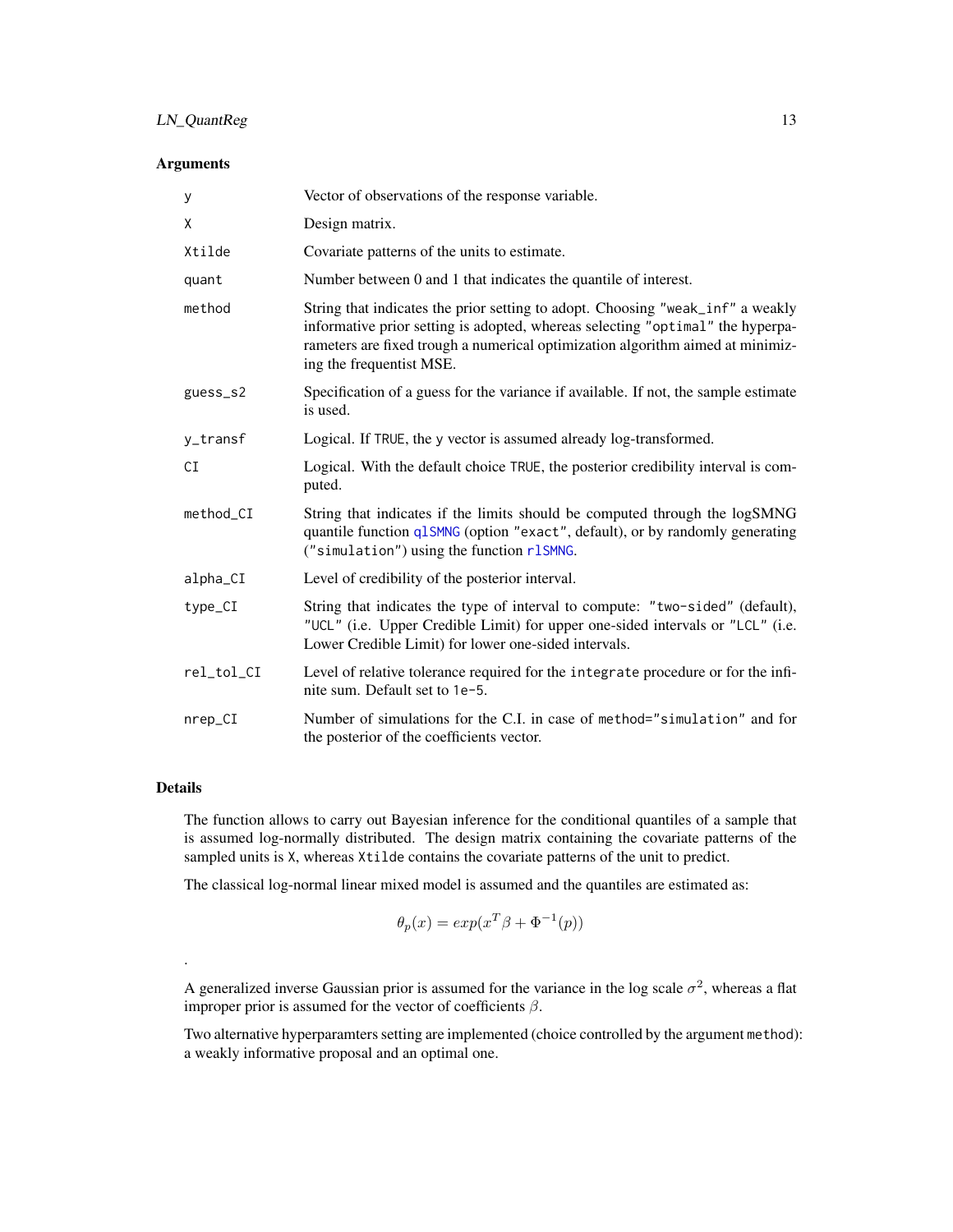### Value

The function returns the prior parameters and their posterior values, summary statistics of the parameters  $\beta$  and  $\sigma^2$ , and the estimate of the specified quantile: the posterior mean and variance are provided by default. Moreover the user can control the computation of posterior intervals.

#'@source

Gardini, A., C. Trivisano, and E. Fabrizi. *Bayesian inference for quantiles of the log-normal distribution.* Biometrical Journal (2020).

NCBC *Naval Construction Battalion Center data*

#### Description

Data frame of 17 observations in 2 variables

#### Usage

NCBC

#### Format

Dataframe with 2 variables:

al: aluminium concentration measures.

mn: manganese concentration measures.

#### Source

Singh, Ashok K., Anita Singh, and Max Engelhardt. *The lognormal distribution in environmental applications.* Technology Support Center Issue Paper. (1997).

ReadingTime *Reading Times data*

#### Description

Data frame of 547 observations in 4 variables

#### Usage

ReadingTime

<span id="page-13-0"></span>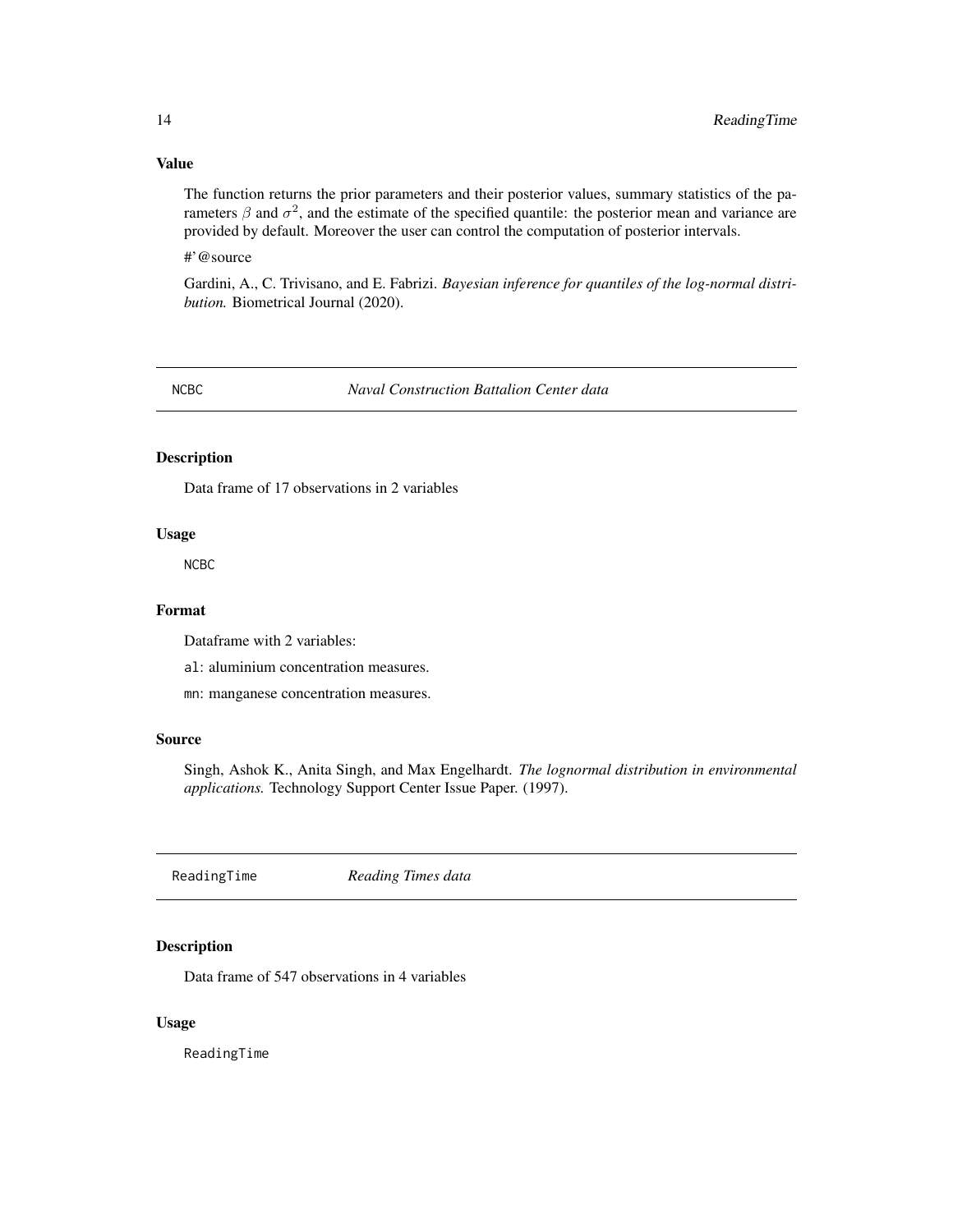#### <span id="page-14-0"></span>SMNGdistribution 15

# Format

Dataframe with variables:

subj: label indicating the subject.

item: label indicating the item read.

so: variable assuming value 1 (object relative condition) and -1 (subject relative condition).

log\_rt: logarithm of the reading time measured.

#### Source

E. Gibson and H.-H. I. Wu. *Processing chinese relative clauses in context.* Language and Cognitive Processes, 28(1-2):125-155. (2008).

SMNGdistribution *SMNG and logSMNG Distributions*

#### <span id="page-14-1"></span>**Description**

Density function, distribution function, quantile function and random generator for the SMNG distribution and the logSMNG. It requires the specification of a five prameters vector: mu, delta, gamma, lambda and beta.

#### Usage

```
dSMNG(
  x,
 mu = 0,
  delta,
  gamma,
  lambda,
 beta = \theta,
  inf_sum = FALSE,
  rel\_tol = 1e-05)
pSMNG(q, mu, delta, gamma, lambda, beta, rel_tol = 1e-05)
qSMNG(p, mu, delta, gamma, lambda, beta, rel_tol = 1e-05)
rSMNG(n, mu, delta, gamma, lambda, beta)
dlSMNG(x, mu = 0, delta, gamma, lambda, beta, inf_sum = FALSE, rel_tol = 1e-05)
plSMNG(q, mu, delta, gamma, lambda, beta, rel_tol = 1e-05)
qlSMNG(p, mu, delta, gamma, lambda, beta, rel_tol = 1e-05)
rlSMNG(n, mu, delta, gamma, lambda, beta)
```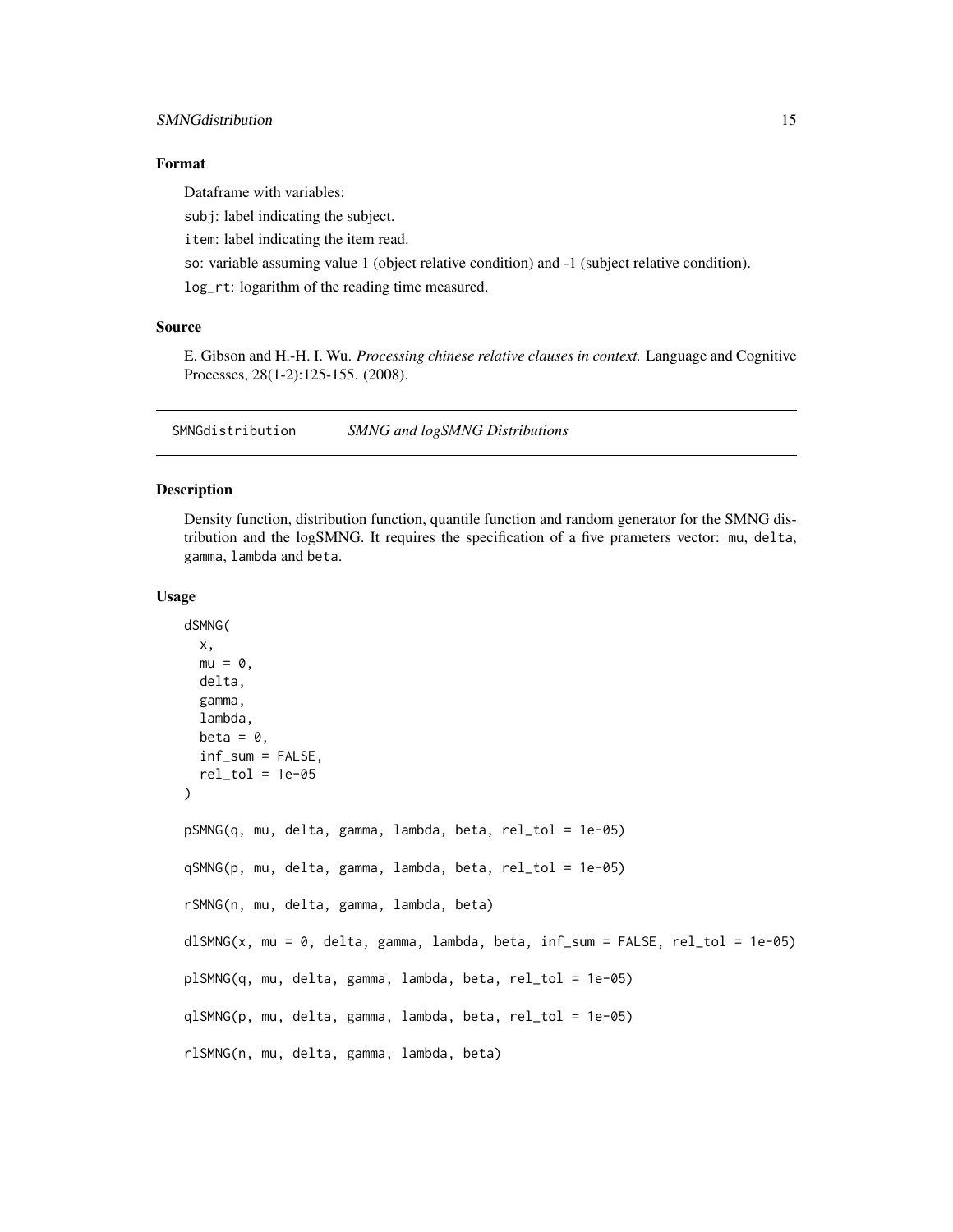#### Arguments

| Vector of quantiles.                                                                                                                  |
|---------------------------------------------------------------------------------------------------------------------------------------|
| Location parameter, default set to 0.                                                                                                 |
| Concentration parameter, must be positive.                                                                                            |
| Tail parameter, must be positive.                                                                                                     |
| Shape parameter.                                                                                                                      |
| Skewness parameter, default set to 0 (symmetric case).                                                                                |
| Logical: if FALSE (default) the integral representation of the SMNG density is<br>used, otherwise the infinite sum is employed.       |
| Level of relative tolerance required for the integrate procedure or for the infi-<br>nite sum convergence check. Default set to 1e-5. |
| Vector of probabilities.                                                                                                              |
| Sample size.                                                                                                                          |
|                                                                                                                                       |

#### Details

The SMNG distribution is a normal scale-mean mixture distribution with a GIG as mixing distribution. The density can be expressed as an infinite sum of Bessel K functions and it is characterized by 5 parameters.

Moreover, if X is SMNG distributed, then  $Z = exp(X)$  is distributed as a log-SMNG distribution.

#### Value

dSMNG and dlSMNG provide the values of the density function at a quantile x for, respectively a SMNG distribution and a log-SMNG.

pSMNG and plSMNG provide the cumulative distribution function at a quantile q.

qSMNG and qlSMNG provide the quantile corresponding to a probability level p.

rSMNG and rlSMNG generate n independent samples from the desired distribution.

#### Examples

```
### Plots of density and cumulative functions of the SMNG distribution
x<-seq(-10,10,length.out = 500)
```

```
plot(x,dSMNG(x = x,mu = 0,delta = 1,gamma = 1,lambda = 1,lambda = 1,beta = 2),type="1", ylab="f(x)")
lines(x, dSMNG(x = x, mu = 0, delta = 1, gamma = 1, lambda = 1, beta = -2), col=2)title("SMNG density function")
plot(x, pSMNG(q = x, mu = 0, delta = 1, gamma = 1, lambda = 1, beta = 2),type="l",ylab="F(x)")
```

```
lines(x, pSMNG(q = x, mu = 0, delta = 1, gamma = 1, lambda = 1, beta = -2), col=2)title("SMNG cumulative function")
```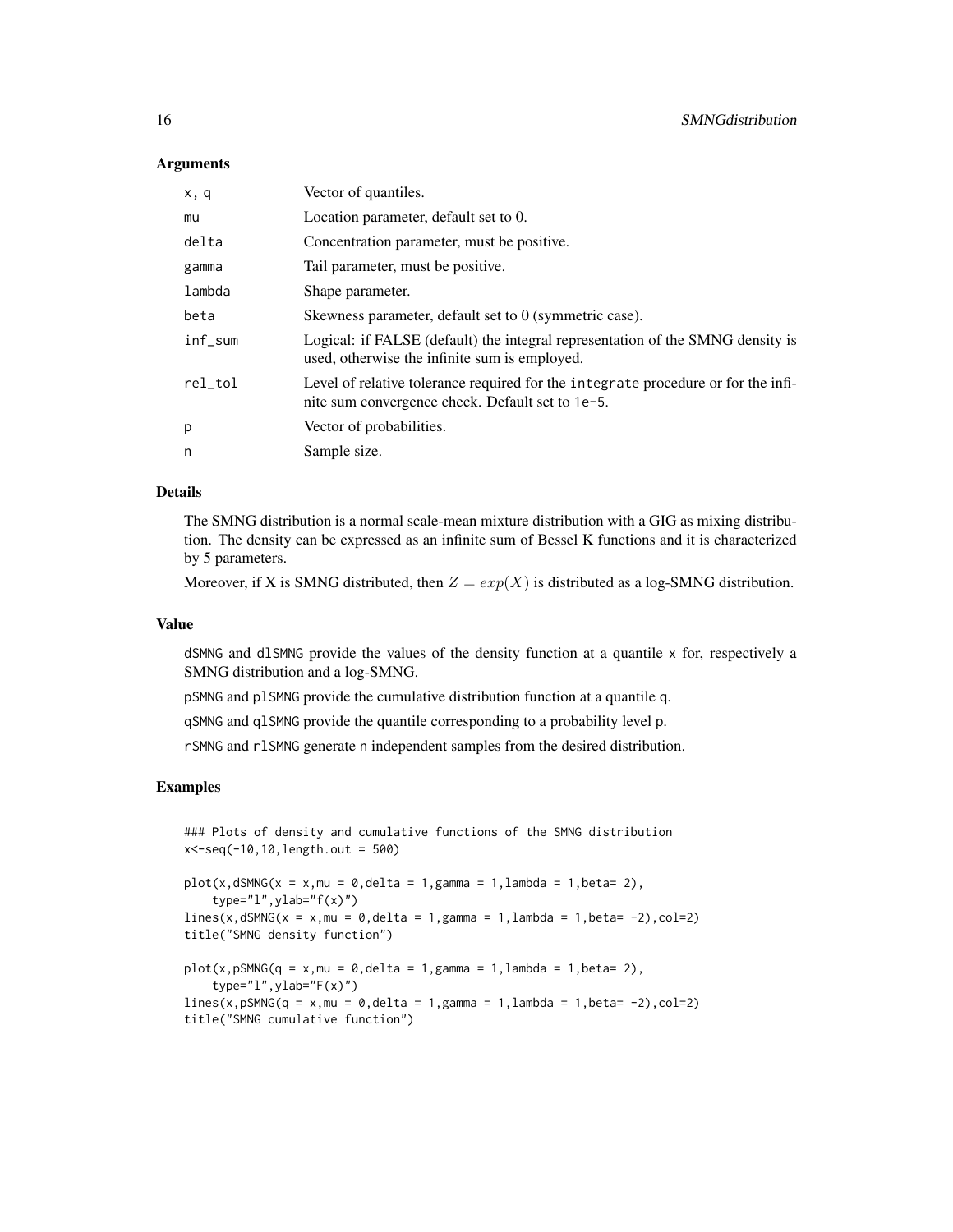# <span id="page-16-0"></span>SMNGmoments 17

### Plots of density and cumulative functions of the logSMNG distribution  $x < -seq(0, 20, length.out = 500)$  $plot(x, dlSMNG(x = x, mu = 0, delta = 1, gamma = 1, lambda = 2, beta = 1),$ type="l",ylab="f(x)",ylim =  $c(0,1.5)$ )  $lines(x, dlsMNG(x = x, mu = 0, delta = 1, gamma = 1, lambda = 2, beta = -1), col=2)$ title("logSMNG density function")  $plot(x, p1SMNG(q = x, mu = 0, delta = 1, gamma = 1, lambda = 2, beta = 1),$  $type="1", ylabel="F(x)",ylin = c(0,1))$  $lines(x, p1SMNG(q = x, mu = 0, delta = 1, gamma = 1, lambda = 2, beta = -1), col=2)$ title("logSMNG cumulative function")

SMNGmoments *SMNG Moments and Moment Generating Function*

#### Description

Functions that implement the mean, the generic moments (both raw and centered) and the moment generating function of the SMNG distribution.

#### Usage

```
SMNG_MGF(
  r,
 mu = 0,
 delta,
  gamma,
  lambda,
 beta = \theta,
  inf_sum = FALSE,
  rel\_tol = 1e-05)
meanSMNG(mu, delta, gamma, lambda, beta)
SMNGmoment(j, mu, delta, gamma, lambda, beta, type = "central")
```

|       | Coefficient of the MGF. Can be viewed also as the order of the logSMNG mo-<br>ments. |
|-------|--------------------------------------------------------------------------------------|
| mu    | Location parameter, default set to 0.                                                |
| delta | Concentration parameter, must be positive.                                           |
| gamma | Tail parameter, must be positive.                                                    |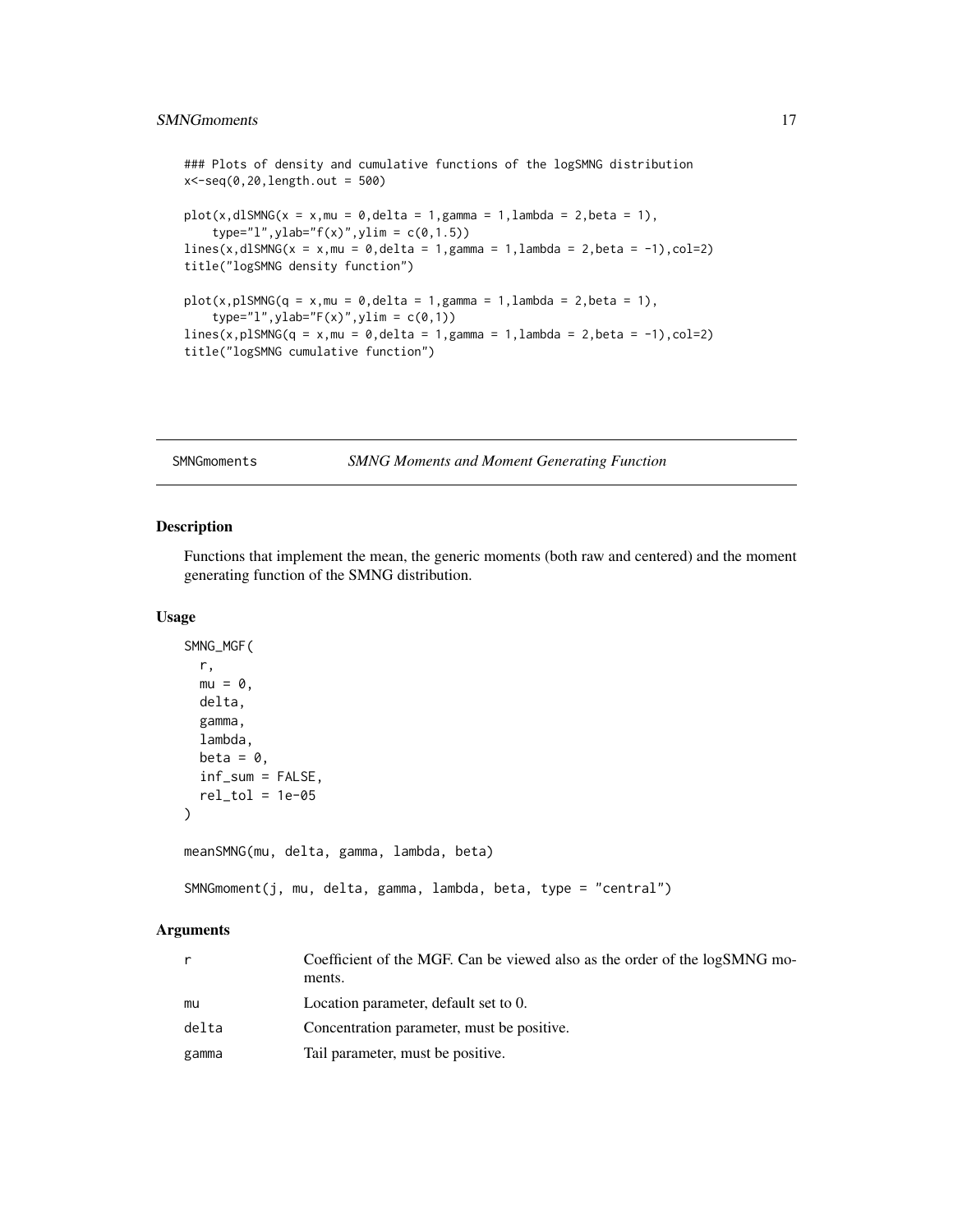<span id="page-17-0"></span>

| lambda  | Shape parameter.                                                                                                                 |
|---------|----------------------------------------------------------------------------------------------------------------------------------|
| beta    | Skewness parameter, default set to 0 (symmetric case).                                                                           |
| inf_sum | Logical: if FALSE (default), the integral representation of the SMNG density is<br>used, otherwise the infinite sum is employed. |
| rel tol | Level of relative tolerance required for the integrate procedure or for the infi-<br>nite sum. Default set to 1e-5.              |
| j       | Order of the moment.                                                                                                             |
| type    | String that indicate the kind of moment to comupute. Could be "central"<br>(default) or "raw".                                   |

If the mean (i.e. the first order raw moment) of the SMNG distribution is required, then the function meanSMNG could be use.

On the other hand, to obtain the generic *j*-th moment both "raw" or "centered" around the mean, the function momentSMNG could be used.

Finally, to evaluate the Moment Generating Function (MGF) of the SMNG distribution in the point r, the function SMNG\_MGF is provided. It is defined only for points that are lower then the parameter gamma, and for integer values of r it could also considered as the *r*-th raw moment of the logSMNG distribution. The last function is implemented both in the integral form, which uses the routine [integrate](#page-0-0), or in the infinite sum structure.

#### Examples

```
### Comparisons sample quantities vs true values
sample <- rSMNG(n=1000000, mu = 0, delta = 2, gamma = 2, lambda = 1, beta = 2)mean(sample)
meanSMNG(mu = 0, delta = 2, gamma = 2, lambda = 1, beta = 2)
var(sample)
SMNGmoment(j = 2, mu = 0, delta = 2, gamma = 2, lambda = 1, beta = 2, type = "central")
SMNGmoment(j = 2, mu = 0, delta = 2, gamma = 2, lambda = 1, beta = 2, type = "raw") -
                         meanSMNG(mu = 0, delta = 2, gamma = 2, lambda = 1, beta = 2)^2
```

```
mean(exp(sample))
SMNG_MGF(r = 1, mu = 0, delta = 2, gamma = 2, lambda = 1, beta = 2)
```